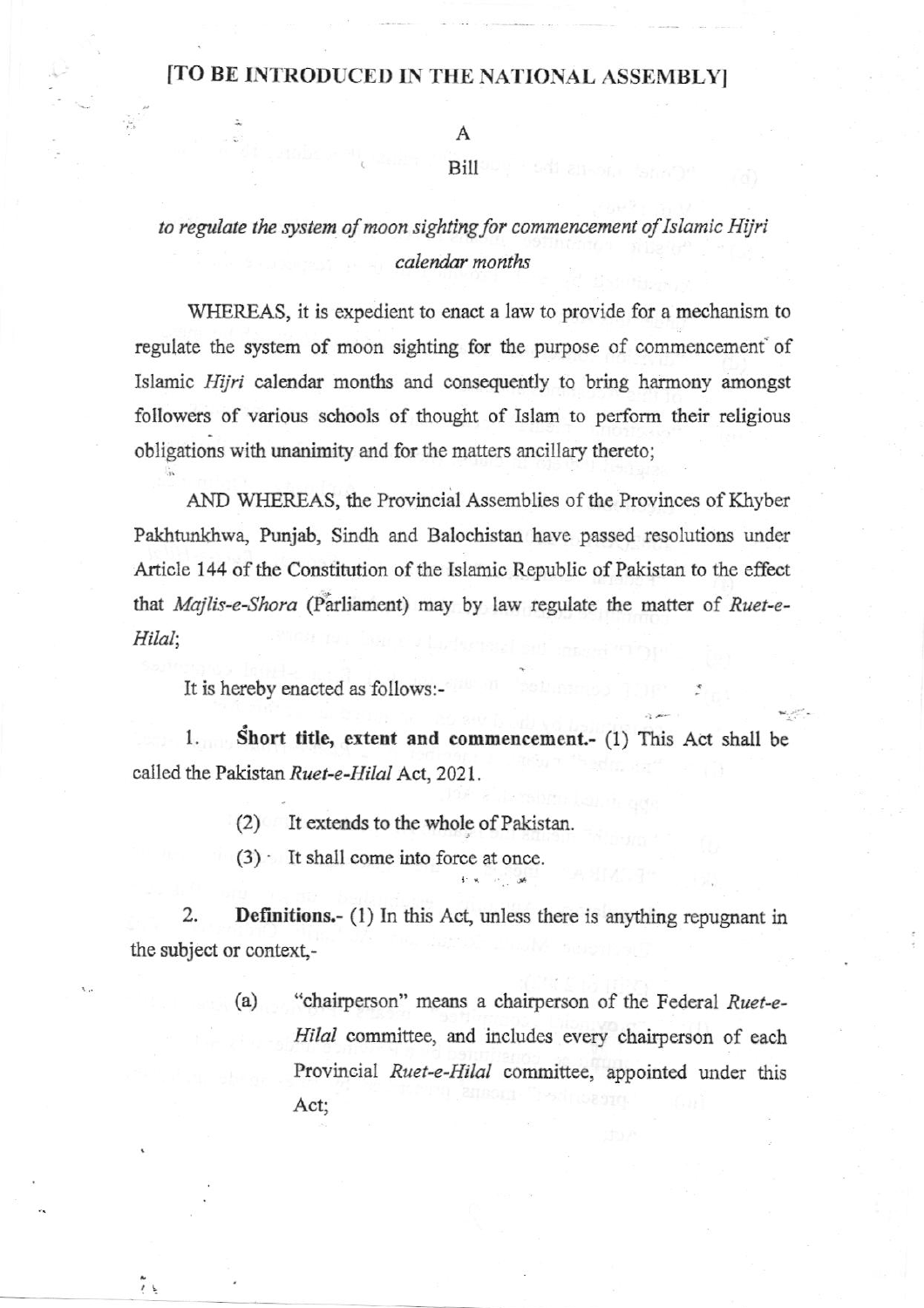- (b) "Code" means the Code of Criminal Procedure, 1898 (Act V of 1898);
- (c) "district committee" means district Ruet-e-Hilal committee constituted by each Province in their respective districts under this Act;
- (d) "division concemed" means the division to which business of this Act stands allocated;
- (e) "electronic media" means shall have same meaning as assigned thereto in clause (hc) of section 2 of the Pakistaa Electronic Media Regulatory Authority Ordinance, 2002(XIII of 2002);
- $(f)$ "Federal committee" means the Federal Ruet-e-Hilal committee constituted under this Act;
- (e) "ICT"' means the Islarnabad Capital Territory;

W

- "ICT committee" means the ICT Ruet-e-Ifilal committee  $(h)$ constituted by the division concerned under this Act; ٠
- (i) "member" means a member of a Ruet-e-Hilal committee, appointed mder this Act;
- $(i)$ "month" means the Islamic Hijri calendar month;
- (k) "PEMRA" means' the Pakistan Electronic Media Regulatory Authority established under the Pakistan Electronic Media Regulatory Authority Ordinance, 2002  $(XIII of 2002);$
- $(1)$ "provincial committee" means Provincial Ruet-e-Hilal committee constituted by a Province under this Act;
- "prescribed" means prescribed by rules made under this Act; (m)

2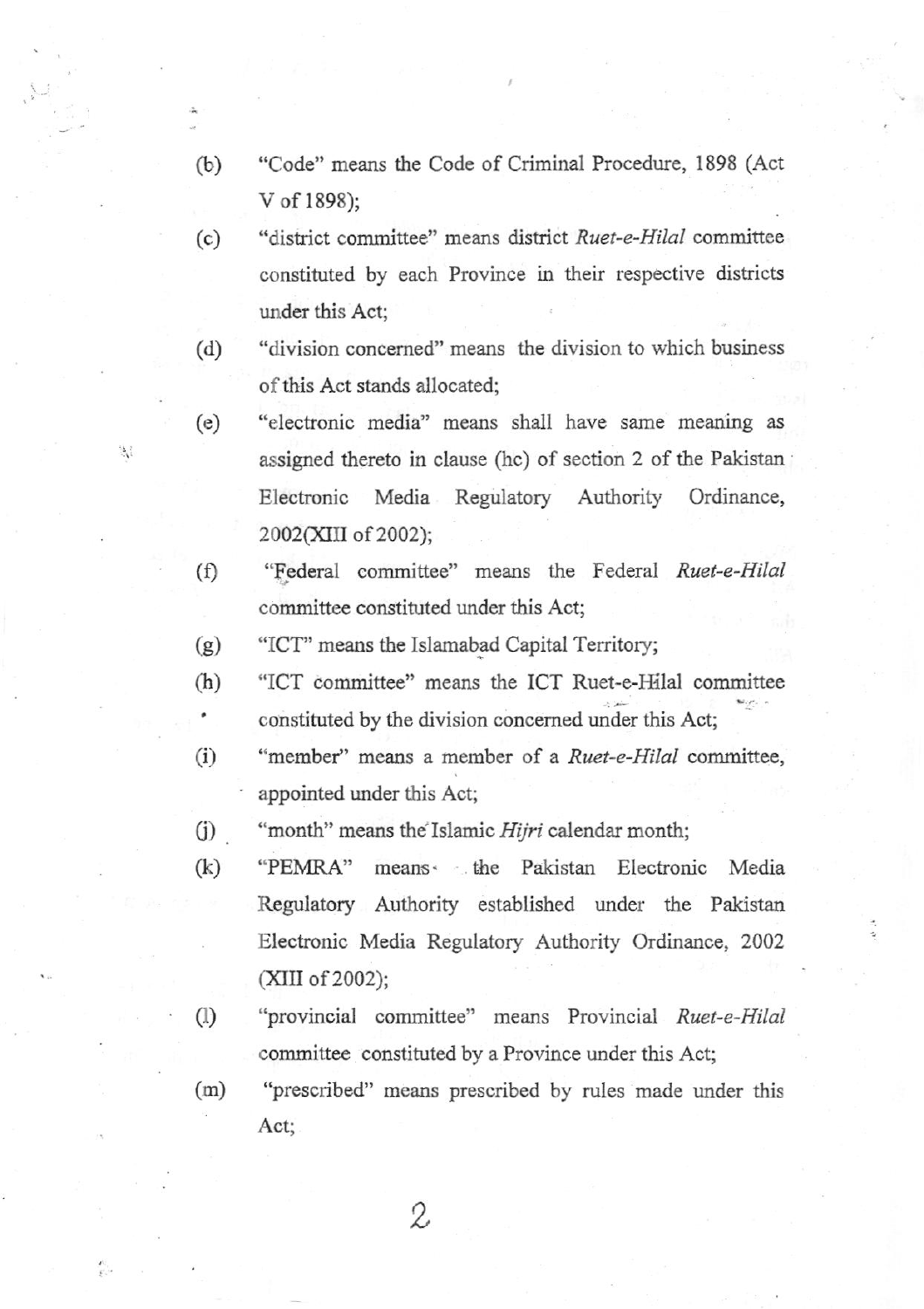- $-(n)$ "provincial departnent' means a departnent of a Province to which business of Ruet-e-Hilal stands allocated;
- (o) "rules" means rules made under this Act;
- (p) "Shariah" means injunctions of Islam as laid down in the Holy Quran and Sunnah; and
- "witress of moon sighting" means a person who provides information about the moon sighting in accordance with Shariah. (q)

2. Words and expression used but not defined under this Act shall ÿ. have the same meaning as assigned thereto under the Code or the Pakistan Penal Code (Act XLV of 1860).

3. Federal committee.- (1) Within one month of the commencement of this Act, the division concemed shall, by notification in the official Gazette, constitute a Federal Ruet-e-Hilal committee, consisting of the Chairperson and members as specified in column (2) of the Table below, namely:-

| S.No.          | Person appointed or nominated                                                                                                                                                                                                               | <b>Status</b> |
|----------------|---------------------------------------------------------------------------------------------------------------------------------------------------------------------------------------------------------------------------------------------|---------------|
| (1)            | (2)                                                                                                                                                                                                                                         | (3)           |
| $\mathbf{1}$ . | A person who has got Shahadat ul<br>degree from an institute<br>Aalamiyya<br>recognized by any of the<br>Wafaqs<br>by Higher Education<br>recognized<br>Commission (HEC) or (possesses a) master<br>degree in Islamiyat having a minimum of | Chairperson   |
|                | fifteen years experience in the relevant                                                                                                                                                                                                    |               |

3

 $\mathcal{P}$  .

Ýч.

## TABLE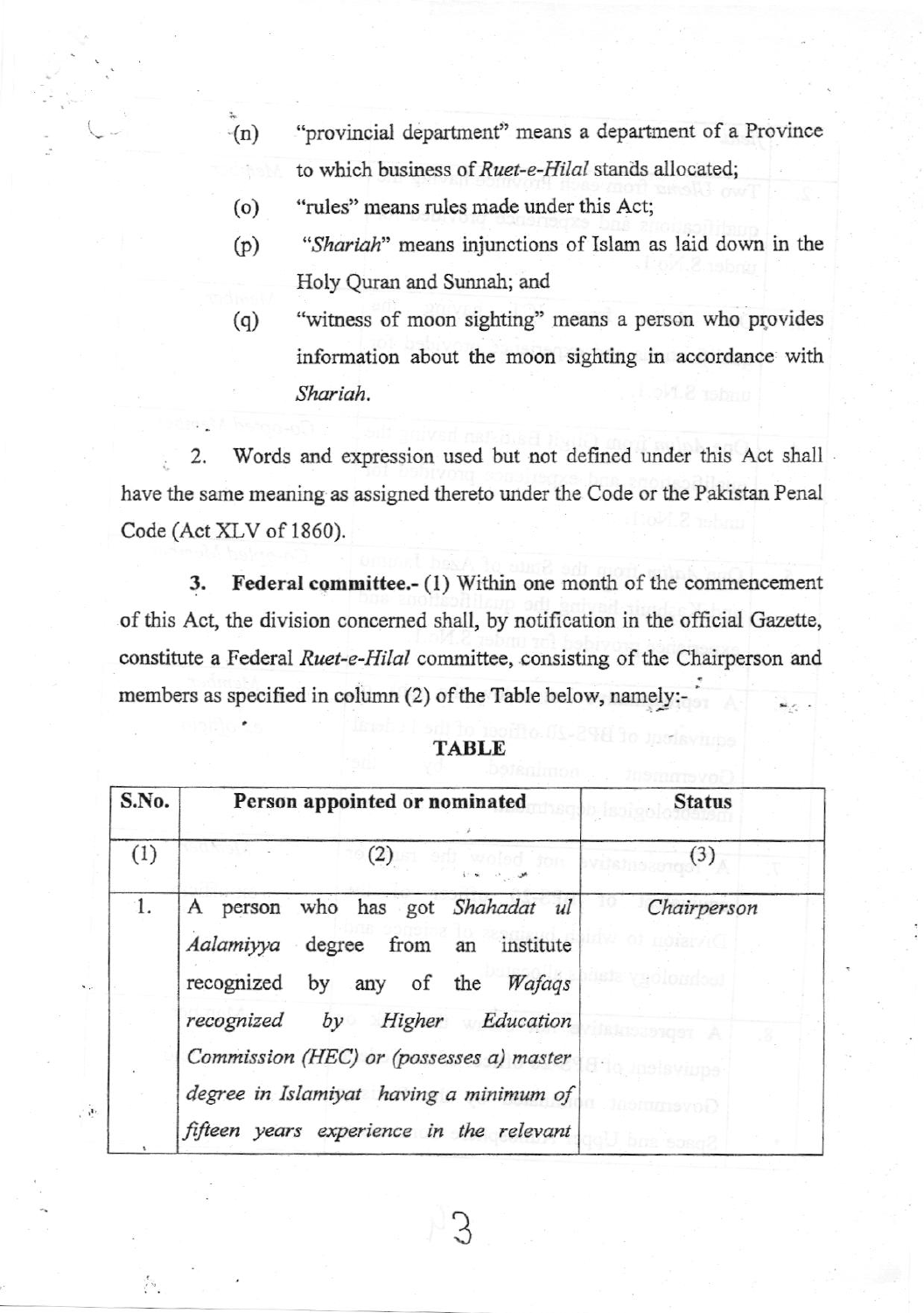|    | field:                                                                                                                                                                 |                      |
|----|------------------------------------------------------------------------------------------------------------------------------------------------------------------------|----------------------|
| 2. | Two Ulema from each Province having the<br>qualifications and experience provided for<br>under S.No.1.                                                                 | Member               |
| 3. | ICT<br>having<br>the<br>Aalim<br>from<br>One<br>qualifications and experience provided for<br>under S.No.1.                                                            | Member               |
| 4. | One Aalim from Gilgit Baltistan having the<br>qualifications and experience provided for<br>under S.No.1.                                                              | Co-opted Member      |
| 5. | One Aalim from the State of Azad Jammu<br>and Kashmir having the qualifications and<br>experience provided for under S.No.1.                                           | Co-opted Member      |
| 6. | A representative not below the rank or<br>equivalent of BPS-20 officer of the Federal<br>Government<br>nominated<br>the<br>by<br>meteorological department.            | Member<br>ex-officio |
| 7. | A representative not below the rank or<br>equivalent of BPS-20 officer of the<br>Division to which business of science and<br>technology stands allocated.             | Member<br>ex-officio |
| 8. | A representative not below the rank or<br>equivalent of BPS-20 officer of the Federal<br>Government nominated by the Pakistan<br>Space and Upper Atmosphere Commission | Member<br>ex-officio |

 $\mathcal{U}$ 

ŗ